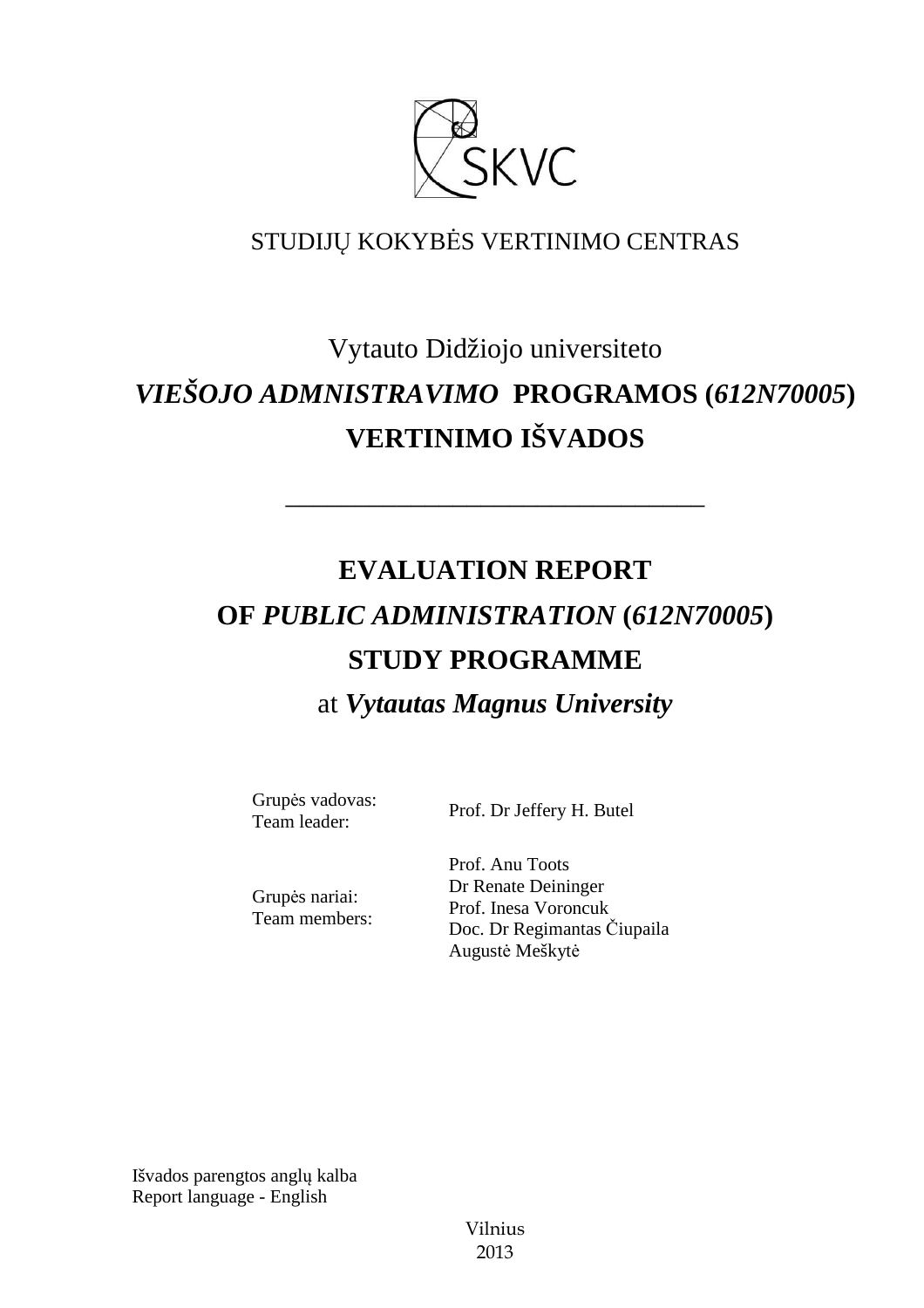# **DUOMENYS APIE ĮVERTINTĄ PROGRAMĄ**

| Studijų programos pavadinimas                           | Viešasis administravimas          |
|---------------------------------------------------------|-----------------------------------|
| Valstybinis kodas                                       | 612N70005                         |
| Studijų sritis                                          | Socialiniai mokslai               |
| Studijų kryptis                                         | Viešasis administravimas          |
| Studijų programos rūšis                                 | Universitetinės studijos          |
| Studijų pakopa                                          | Pirmoji                           |
| Studijų forma (trukmė metais)                           | Nuolatinė (4); ištęstinė (6)      |
| Studijų programos apimtis kreditais                     | 240                               |
| Suteikiamas laipsnis ir (ar) profesinė<br>kvalifikacija | Viešojo administravimo bakalauras |
| Studijų programos įregistravimo data                    | 2009-08-31                        |

# **INFORMATION ON EVALUATED STUDY PROGRAMME**

–––––––––––––––––––––––––––––––

| Title of the study programme                           | <b>Public Administration</b>             |
|--------------------------------------------------------|------------------------------------------|
| State code                                             | 612N70005                                |
| Study area                                             | <b>Social Sciences</b>                   |
| Study field                                            | <b>Public Administration</b>             |
| Kind of the study programme                            | <b>University Studies</b>                |
| Study cycle                                            | First                                    |
| Study mode (length in years)                           | Full-time $(4)$ ; Part-time $(6)$        |
| Volume of the study programme in credits               | 240                                      |
| Degree and (or) professional qualifications<br>awarded | <b>Bachelor of Public Administration</b> |
| Date of registration of the study programme            | 2009-08-31                               |

# Studijų kokybės vertinimo centras

The Centre for Quality Assessment in Higher Education

©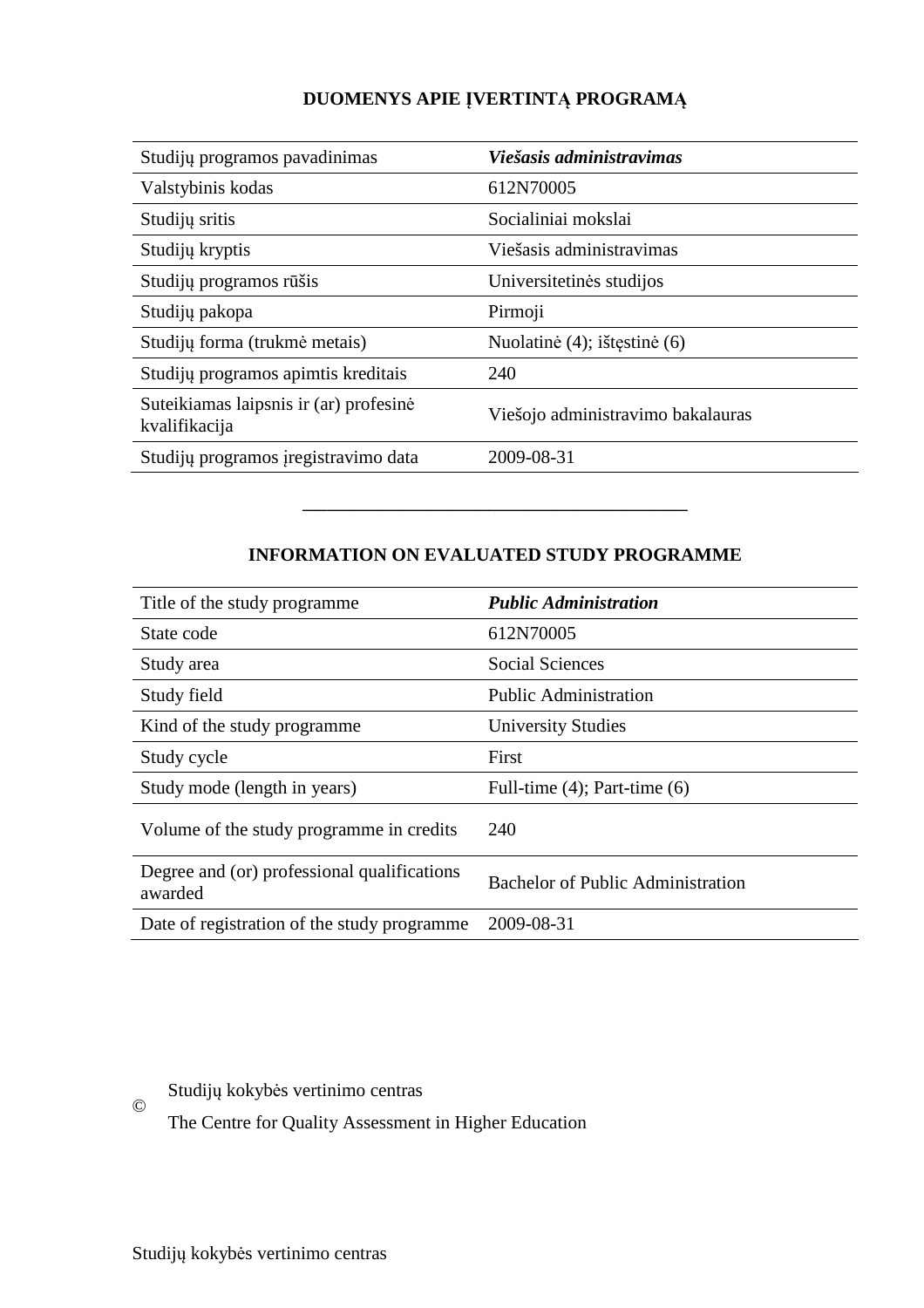# **CONTENTS**

| 5. |  |
|----|--|
|    |  |
|    |  |
|    |  |
|    |  |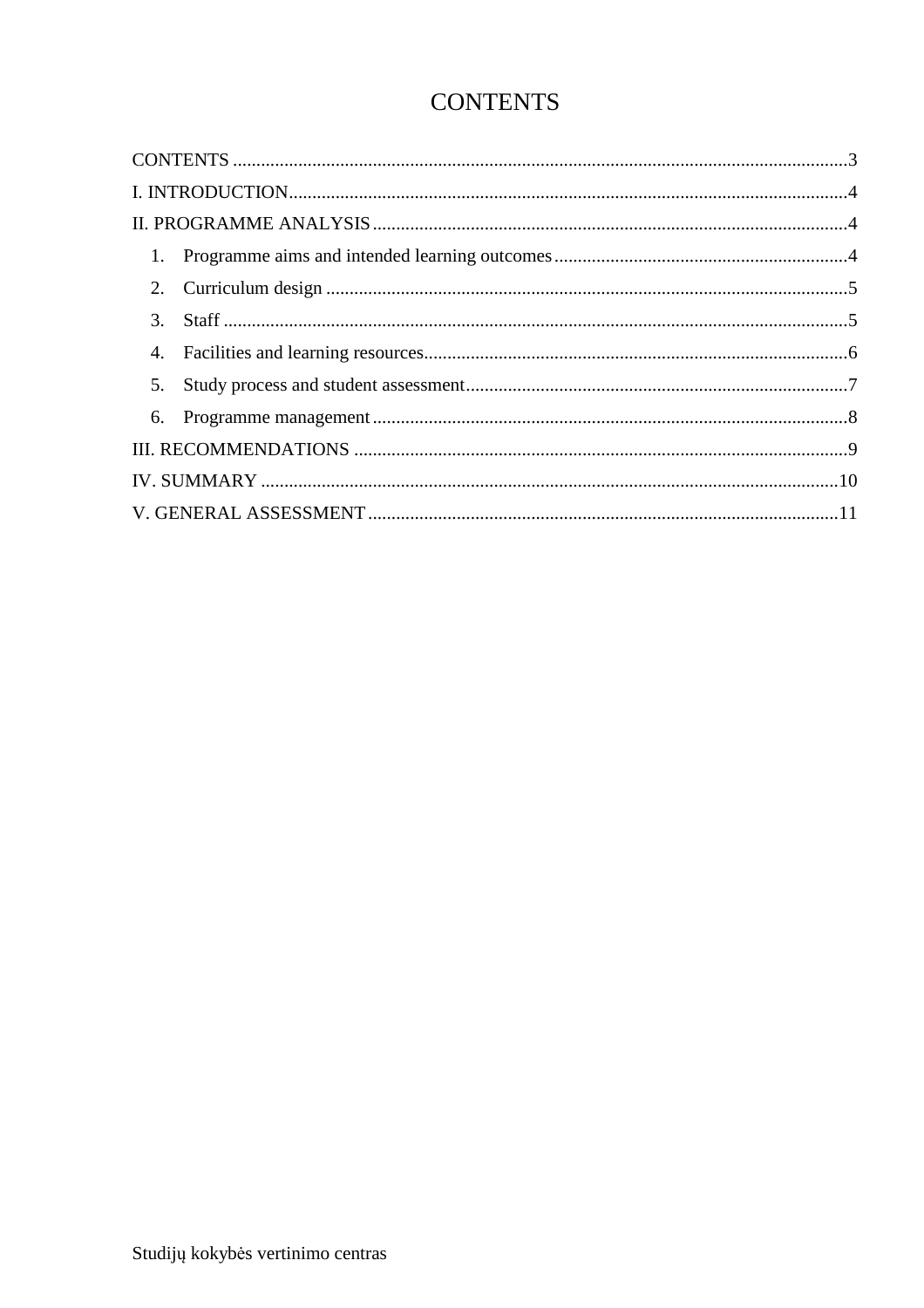### I. INTRODUCTION

The University traces its origins back to the 1920s and adopted its current name in 1930. The University was closed during Soviet times but was re-established in 1989. The University is modelled on the American liberal arts tradition with an emphasis on studying broadly-themed subjects. The University has 10 faculties. The programme is based in the Department of Public Administration, one of five departments in the Faculty of Political Science and Diplomacy. Reflecting the broad approach, the programme is delivered in close collaboration with other departments, particularly those within the Faculty.

The programme was given full accreditation by an external evaluation panel in 2005. In 2009, in keeping with changes to Lithuanian regulations, the programme was re-accredited until the end of 2013. The current evaluation was conducted in May 2013 by a panel of experts from the United Kingdom, Austria, Estonia, Latvia and Lithuania, including a representative of employers and a student representative. In conducting the evaluation the expert panel met senior administrative staff, teaching staff, current students, alumni and social partners, all of whom engaged with the evaluation process constructively and were most helpful in facilitating the work of the panel. The panel also reviewed teaching accommodation and learning resources, and scrutinised student work.

#### II. PROGRAMME ANALYSIS

#### *1. Programme aims and intended learning outcomes*

The programme follows the national regulations of Lithuania for Higher Education. The aim of the programme is to prepare public administration specialists with a wide range of competences to a high level. In keeping with the University's philosophy the programme exposes students to a wide range of subjects, particularly political science topics. The aims and the intended learning outcomes are well defined and clear. Graduates are expected to understand essential theories and methods in the field and be able to apply them in professional activities.

The intended learning outcomes provide students with knowledge and abilities, which are necessary for understanding, analysing and assessing the functioning of public administration. The wide range of intended learning outcomes provides graduates with employment opportunities in both the public and private sectors. Social partners who have employed graduates from this programme appreciate their scientific and personal skills and the interdisciplinary approach. The experiences of the alumni and social partners are highly valued in the development of the programme. This communication process runs mostly informally and personally. The Department may wish to consider, whether it may be put into a more structured format in the future.

The programme provides the basic concepts, theories, methods and history of public administration appropriately at bachelor level. It contains the basics of all disciplines necessary to understand the modern functioning public administration. The intended learning outcomes are consistent and relevant to the level of bachelor studies.

The programme provides students with general subjects as well as with major study field subjects in political sciences and public administration. Some 77% (184 ECTS) of subjects belong to the public administration area. These subjects are in three main groups Policy, Public Management and Public Governance. The programme also contains a great variety of general subjects, which comprise the remaining 23% (56 ECTS) of the programme. General subjects include fields such as biomedicine and physical sciences, economy and management, humanities, arts and social sciences. The intended learning outcomes ensure that students can follow their interests across a wide field. Graduates should be able to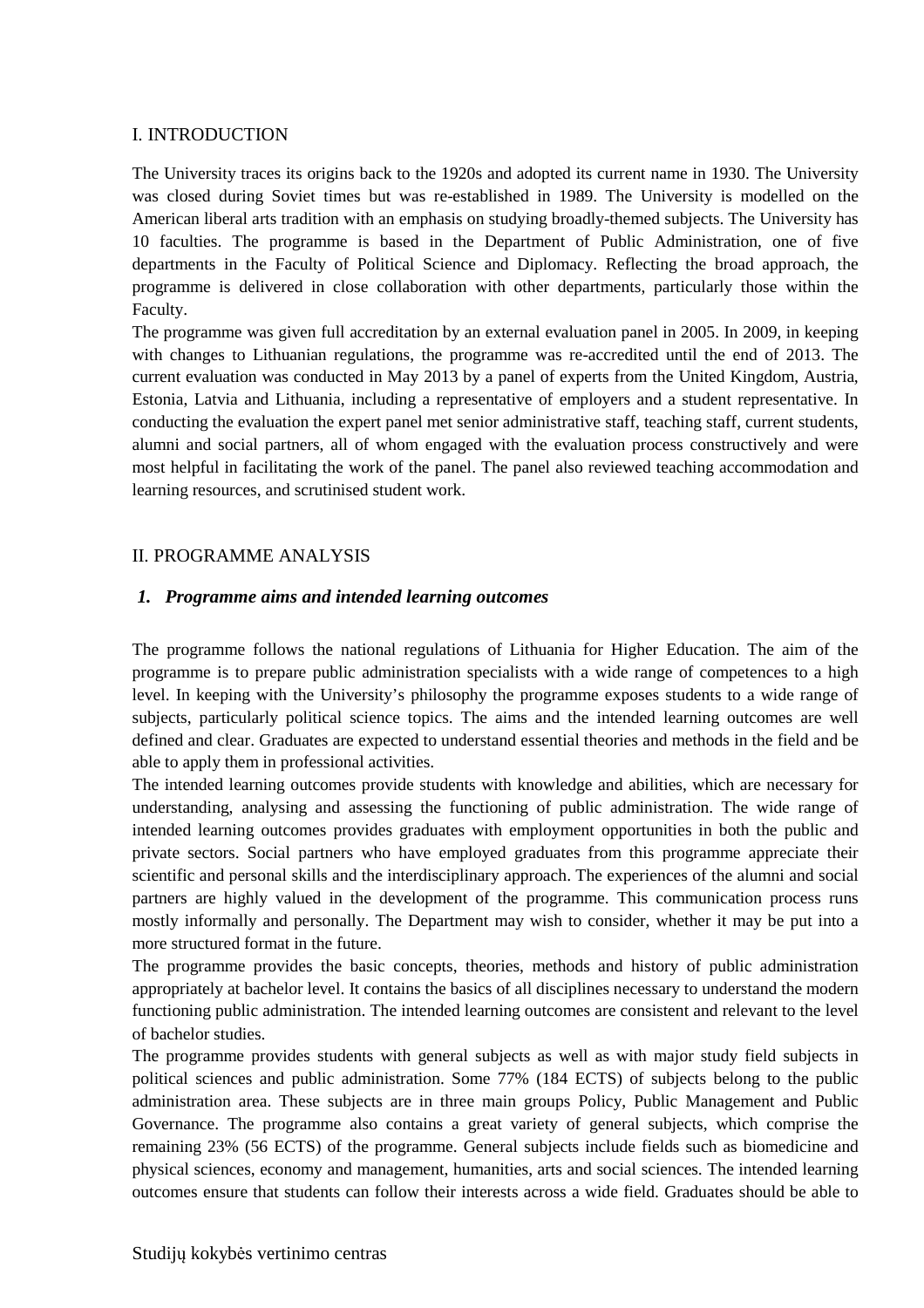make use of concepts and models of public administration, evaluate public policy, participate in and contribute to the policy process, articulate and apply a public service perspective in their future work.

## *2. Curriculum design*

The curriculum design meets legal requirements. The total scope is 240 ECTS and it is implemented in eight semesters in case of full-time studies and in 16 semesters in case of part-time studies.

The sequence of the subjects is logical and not repetitive and the structure of the curriculum is clear. Each semester, students have to choose elective courses (56 ECTS in total) out of three groups additional to subjects of public administration (184 ECTS in total). Reflecting the liberal arts philosophy, the first and second years include general subjects, most of which are common for all programmes in the Faculty. A more specific focus on public administration commences in the third year. Teachers collaborate to minimise any unnecessary overlap between courses.

The content and themes of the courses are appropriate for a bachelor's programme. The curriculum contains basics of various relevant disciplines. The broad interdisciplinary approach of the programme allows students to gain rich theoretical knowledge on various aspects of society and governance. However, the Department is advised to review the proportion of general subjects in the curriculum in order to ensure sufficient coverage of public administration topics. Practical experience can be gained in two practical work placements during the eighth semester. Students become familiar with the basics of research by working with course papers and in preparing their bachelor's thesis. Although the thesis need not be based on the work experience, where it is, it can reinforce learning.

The subject courses include lectures and seminars. The relationship between intended learning outcomes, study subjects, study methods, assessment methods and student achievement is appropriate. In general this is communicated to students, although in some cases concise presentations of the links between intended learning outcomes and study methods would be helpful. A variety of study methods is used to facilitate achievement of the intended learning outcomes. Among them is a virtual learning environment, but it has yet to be developed into a truly interactive teaching and learning tool. Although the University is committed to becoming multilingual and multicultural the curriculum allows students to graduate without studying any courses delivered in a foreign language.

The scope of the programme is sufficient to ensure students' achievement of the intended learning outcomes in general and subject-specific knowledge and its application, research skills, social and personal capabilities. The scope and balance offered by the constituent subjects is appropriate. The programme includes two months of practical work placements. However, students and stakeholders would prefer to see that extended and more attention paid to practical skills in understanding the daily work of public and private institutions. More emphasis to the applicable skills will facilitate faster integration of the graduates into the labour market.

Subject content reflects current thinking in the subject. Although graduates and social partners appreciate the wide range of knowledge they also express the need for more intensive knowledge related to the most important challenges of modern public administration, for example the blurring of boundaries between the public and private sector, the impact of globalisation on nation states, multilevel governance and network governance. The Department is aware of the need to support teachers' research activities to develop research-based teaching. Research could be enhanced by wider access to, and use of, literature in English, and staff exchanges with foreign institutions. The final theses reflect the latest achievements in science, although the use of English references could be extended.

### *3. Staff*

The programme includes a large number of general subjects delivered by teachers of other departments. Core academic staff comprises 20 teachers, including four professors, 11 associate professors and three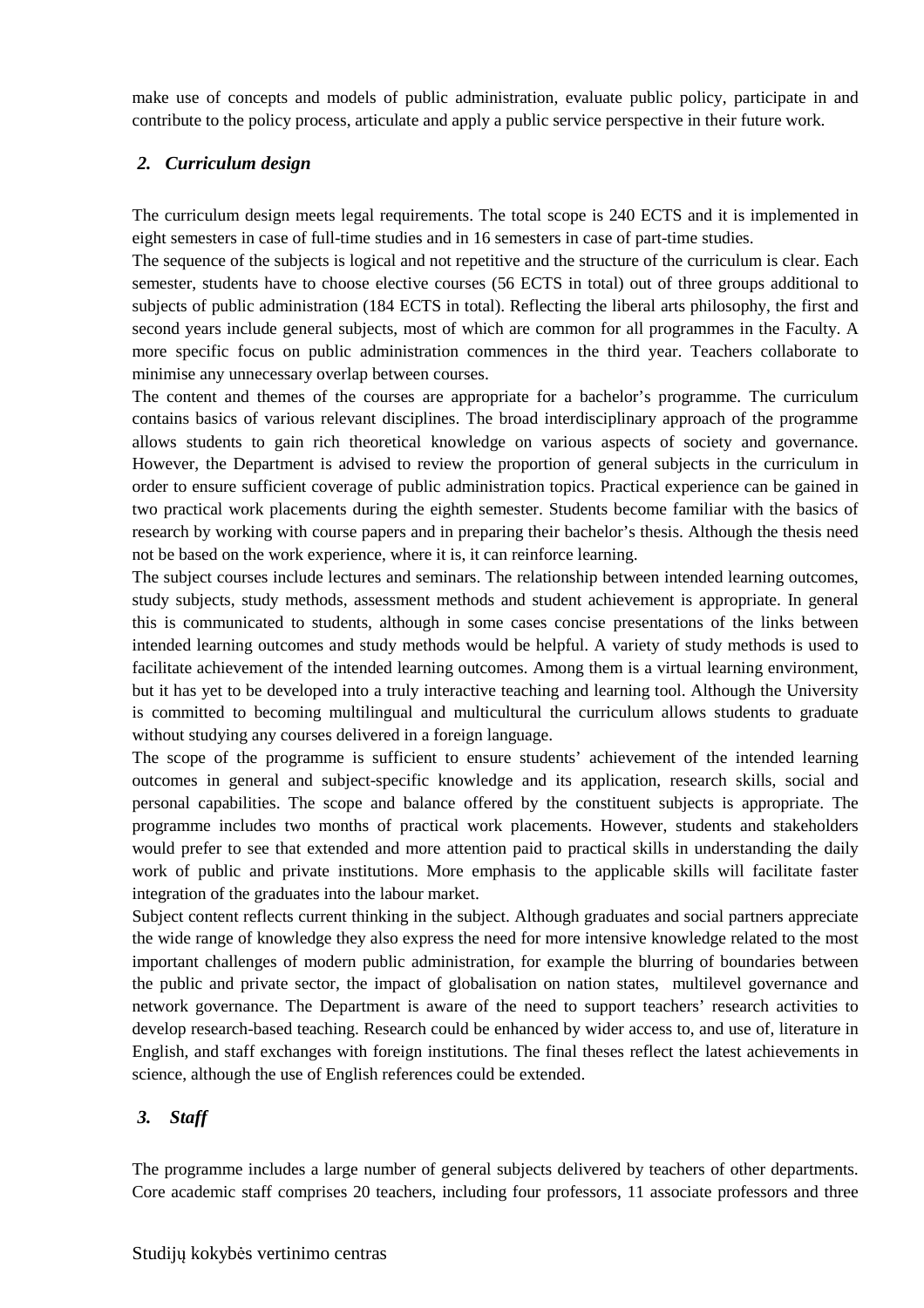lecturers with doctoral degrees supported by teaching assistants (PhD students). Teachers with PhD degrees comprise 90% of these staff, well above the 50% legal requirement for bachelor programmes.

Staff are appropriately qualified and the majority have more than ten years' research and teaching experience. Junior staff members are pursuing doctoral degrees. All teachers are teaching subjects in line with their academic degree and research profile.

The number of the teaching staff is satisfactory to ensure students achieve the intended learning outcomes. The number of students admitted annually in the last three years has been between 125 and 200. The teacher-student ratio is high, approximately 1:30, placing pressure upon staff to provide students with sufficient supervision and guidance. Typically, a full-time associate professor has three lecture courses per semester, which represents a high workload. There are about 60 to 100 students per lecture class; for seminars these are split into groups of about 30 students. Part-time teachers and PhD students are employed to deliver seminars. These measures provide students with an opportunity to achieve the intended learning outcomes, but effective cooperation between full time senior staff and part-time lecturers is crucial in facilitating this.

Teaching staff turnover is minimal and ensures an adequate provision of the programme. Over 88% of courses are delivered by full-time lecturers and the age structure of academic staff is well balanced. New employees are familiarised with the rules, requirements and academic culture of the Department. Most academic positions are fulfilled through open competition although for junior positions there is typically only one applicant per vacancy. There is greater competition for professorial positions.

The University has a well-established formal system for assessing teachers' professional development. Teachers' achievements are assessed once in five years as part of the continuing accreditation process and annually through detailed reporting of their academic and related activities. Results of annual reports are discussed at Faculty Council. Good performance is a rewarded by financial bonuses. Although the formalised system of assessing the professional development has its strengths, including transparency and accountability, complementary meetings to discuss individual development needs would be helpful.

The possibilities for professional development are numerous and quite widely used by staff members. Outgoing academic mobility and conference participation is high, helped by the high level of English language skills of staff. However, there is limited incoming academic mobility. Also, although e-learning is widely-employed in a basic capacity, teachers' skills in this area could be developed to a higher level in order to facilitate interactive learning. This may be facilitated by the revamped Centre for Quality and Innovation.

The Department has four programme-related research dimensions, which involve all staff. Staff members with similar interests form research clusters and cooperate on projects. Research activity among key staff is relatively high in terms of quantity, but the majority of publications are domestic, often in Lithuanian. Hence, the strategic goal of the Department to became international in research and to disseminate research findings internationally is embryonic. Staff members could orientate themselves more towards high-quality research articles and extend their publication activity beyond the region. This will contribute to the stated vision and mission of the University to become 'international and multilingual ... and take an active part in the academic life of universities around the world.' Some staff members reported opportunities to reduce their teaching load in the periods of intense research; wider adoption of this flexible approach would beneficial.

## *4. Facilities and learning resources*

The premises for studies are adequate both in their size and quality. The size of student groups is taken into account when allocating classrooms. There are four auditoriums with 146 seats in the Faculty building and four (with 101-407 seats) available elsewhere in the University. Seminars are organised in smaller classrooms, with up to 40 seats, equipped with computerised workplaces. Lectures and seminars take place in auditoriums with full computer equipment; some also have audio and video equipment. For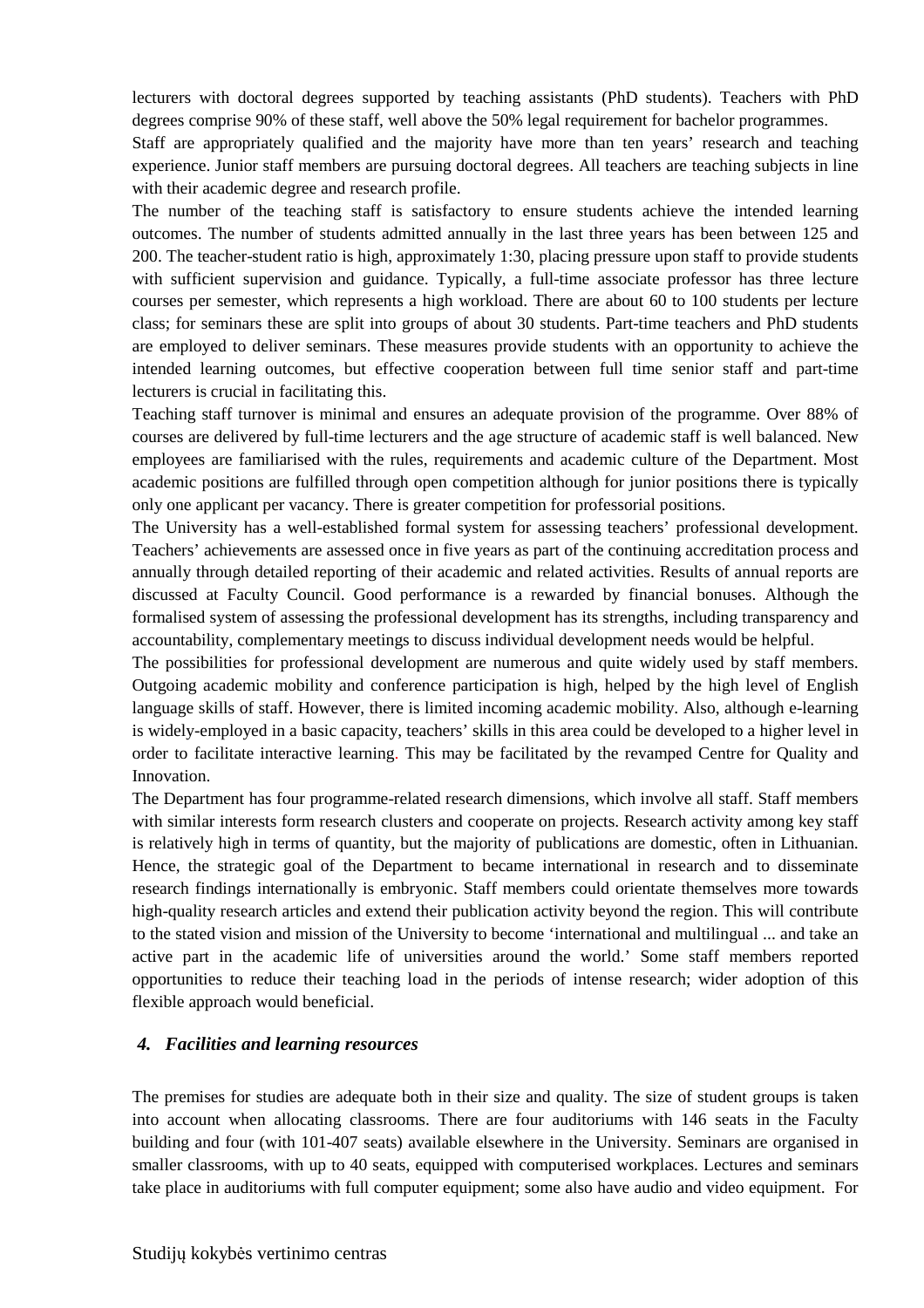individual and group work students can use the library. Computers with internet connection are accessible in the library, and in some rooms. Academic staff have sufficient working space, but there is limited space for students to consult staff in private.

The technical state of the lecture rooms and computer classes is good; computers are linked to a local network (LITNET network) and the internet. There are 70 workplaces available for students on the programme which is sufficient to meet their needs. All computers have updated software, including SPSS. Multimedia projectors and video cameras are used in teaching. All students and lecturers have free access to the internal virtual learning network, First Class, and Moodle. Wireless access is available in all university buildings.

The library facilities provide sufficient space for both students and teachers, and it is used extensively by students on the programme. There are ten reading rooms, and an audio library. The library has 471 working spaces with 100 computers and provides access to all major online academic databases and ebooks. Online resources and services can be accessed remotely 24 hours a day. The library provides training and guidance in developing information retrieval skills. The stock of printed books includes sufficient numbers of textbooks and numerous academic books and journals. Around half of the books in social sciences are in English, although more English language newspapers would be helpful in enhancing staff and student language skills.

Students' practical placements are well organised and students may choose according to their interests from a wide range of opportunities provided through the University's collaborative arrangements with several national and local public institutions. The placement agreement is signed by the student, the University and the placement institution. Students have the possibility of participating in ERASMUS placements in the Netherlands, Portugal, Germany and Turkey.

#### *5. Study process and student assessment*

The admission requirements are fair and appropriate for the programme. Admission is organised according to the requirements stated in the Law on Higher Education and Research of the Republic of Lithuania (2009), as well as the University's own Admission Rules. Students can be admitted to statefunded places or self-paid places depending on their academic achievement. Detailed information about the programme and admission is accessible on the University website. A number of activities, including open days, are held to attract applicants to the programme although the 128 admitted students in 2012, was slightly below the 139 admitted in 2011.

The organisation of the study process is appropriate. Students can devise individual study plans which are approved for one semester at a time. The workload of students, including a breakdown by subject, and allocation between lectures, seminars and independent work is set out in the course outlines. However, students who met the Panel felt that the allocation of credits to courses is not always aligned with the required workload, particularly the time and effort they needed to put in to individual study. The University may wish to review for each course the relationship between credits and expected student workload. Students seen by experts were well aware of main goals and objectives of the programme, although their awareness about intended learning outcomes was vague.

Beyond preparation for their final theses, there is little evidence of students' involvement in research such as engagement in conferences and working with staff as research assistants on joint projects.

In past five years 24 students went to foreign universities on an Erasmus exchange programme, but there have been no incoming students to the programme. Measures need to be taken to facilitate incoming mobility. Incoming students would provide opportunities to run multicultural and multilingual classes jointly for domestic and foreign students which would benefit all students by allowing them to enhance their knowledge of English and other cultures and working environments. This would further the University's stated aim to be multilingual and multicultural.

Students receive an adequate level of academic and social support. Academic support includes clear programme information consultations on academic issues and an opportunity to study according to an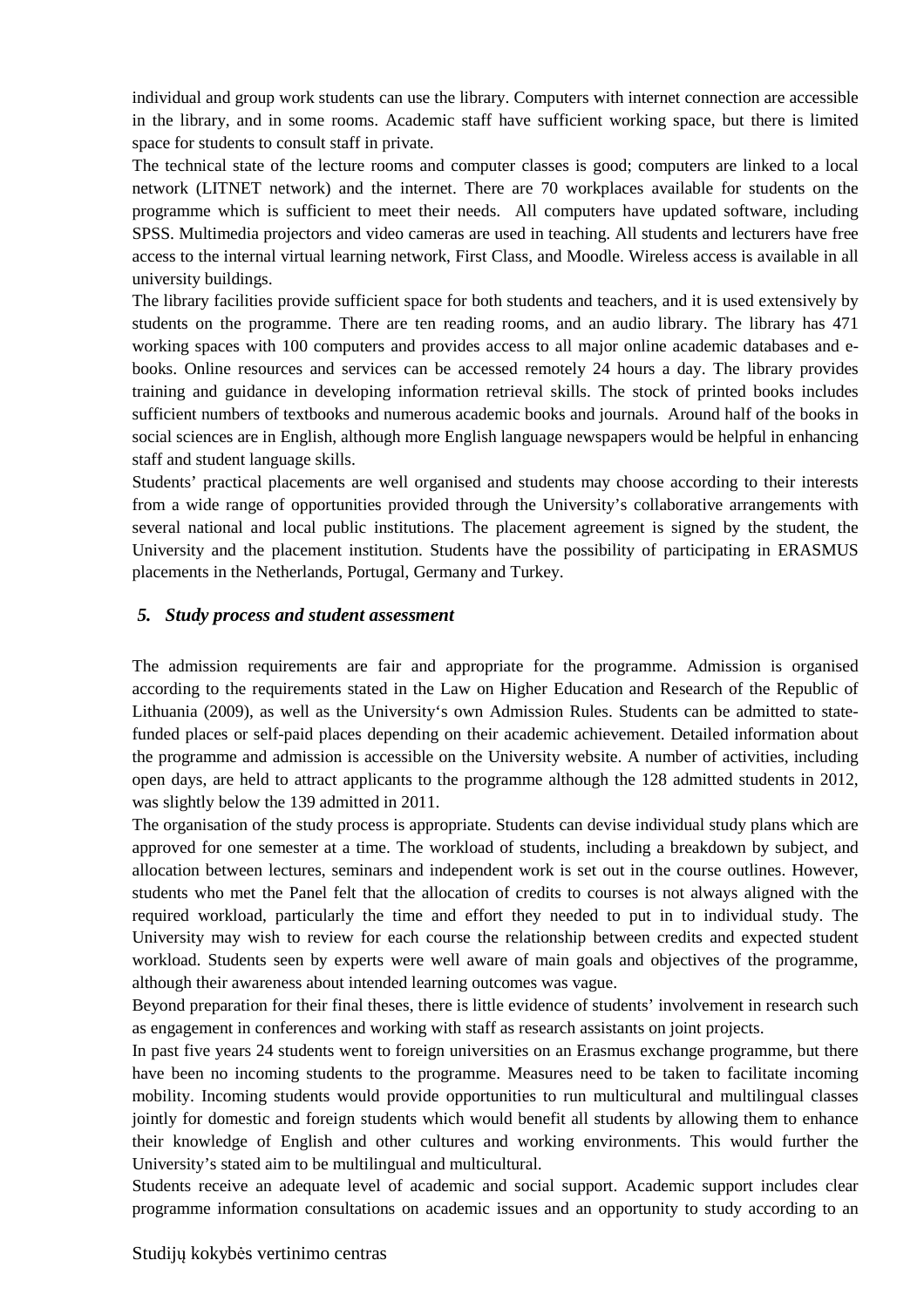individually-designed programme. The University's intranet system First Class provides access to the main resources for students and teachers. Staff office hours are clearly publicised although staff also make themselves available outside these hours. The accessibility of staff is much valued by students.

Social support available to students includes dormitory accommodation and scholarships. In the 2011 Spring semester there were 37 students on the programme receiving scholarships. Priority in distributing dormitory places is given to the most vulnerable students: disabled students, orphans, but also to the most active students who are involved in the University's public or sport activities. The University is committed to supporting disabled students and offers good facilities such as specially-equipped working spaces and lifts.

The assessment system of students' performance is clear and readily available to students. Students' performance is assessed by mid-term examinations, tests, homework, teamwork assignments, projects, oral presentations, and final examinations. Accumulative grading allows efficient and continuous monitoring of students' academic progress. All assessments contribute to the final grade of which the examination comprises 50%. The system of grading is clear: there is a ten-point scale where five points is the lowest positive grade. However, credits of courses are not always aligned with the required workload. For example the large volume of homework (tasks, presentations) attracts a disproportionately small share of the overall grade.

In some cases, basic assessment tools, such as multiple-choice tests, are used for advanced courses where it might be expected that assessment of students would focus more on measuring their powers of reasoning, such as analysis and synthesis, and their ability to articulate these. The University may wish to review whether the methods of assessment employed reflect the level of the study adequately.

According to the Self –Evaluation Report, in 2007–2012, 401 full-time students completed successfully. The Career Centre provides information on employment opportunities and arranges visits to local enterprises. This is highly valued by students. According to survey results over 90 % of the respondents are employed: 33% work in central and local government, 36% work in the private sector, 14% work for international organisations, and more than 8% work in civil society organisations. Around half (47.3 %) of the graduates indicated that their studies were useful for their careers.

#### *6. Programme management*

The University has a well-established and comprehensive structure for programme management. Responsibilities at programme, departmental and faculty level are clearly delineated. The Study Programme Committee is the main body charged with assessing, assuring quality and renewing the programme. It meets at least twice-yearly and any proposed changes are put to Faculty Council (also referred to in the documentation as Faculty Board) for approval and, if approved, to the Department of Public Administration for implementation. Matters are also discussed at departmental meetings held monthly and additionally if necessary.

Notwithstanding this clear structure, involvement of rank-and-file teachers in programme management is limited. The University may wish to ensure wider teacher representation on the Study Programme Committee and other bodies to inculcate and develop a sense of 'ownership'.

Data are collected regularly and subject to analysis at several levels. Recently there has been increased emphasis on obtaining feedback from students on teaching quality. A University working group has been established tasked with establishing a university-wide database on teaching quality and devising a means of integrating this in to teachers' remuneration packages. In keeping with the University's commitment to openness and transparency, it is planned to make such data public. It is intended that the recently established Centre for Quality and Innovations will coordinate university-wide quality assurance procedures and undertake regular monitoring of their effectiveness.

Internal assessment of the programme is scheduled to take place every two years. Additionally, at least two courses are evaluated at the end of each semester, with a view to evaluating all major subject components of the programme within four years. Student feedback is reviewed by the programme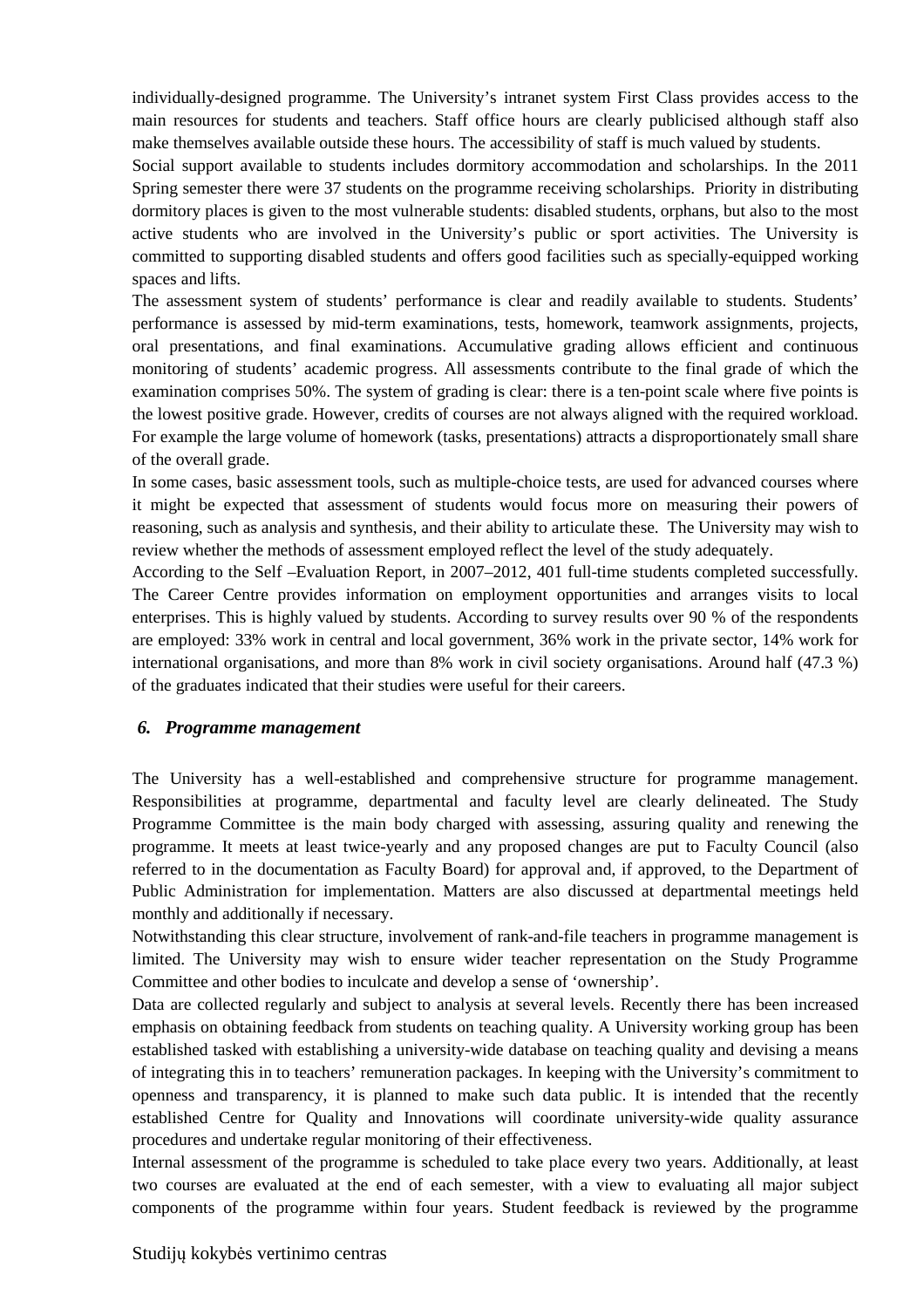coordinator and a course improvement strategy devised. Outcomes of internal evaluations, including summaries of evaluations of teaching, are considered at departmental, faculty and university meetings.

The University has responded to the recommendations of external evaluation. For example, it has enhanced learning resources to facilitate students' study, it has encouraged research by staff and students and it has developed e-learning. It has also adopted a more systematic approach to programme management and quality assurance generally, although further development is required to ensure a more inclusive, comprehensive and effective means of incorporating stakeholders' views at programme level.

The views of students, teachers, graduates and social partners are canvassed. However, more formal, direct input from these stakeholders, particularly at programme level, would enhance the sense of 'ownership' and facilitate early intervention where necessary. Similarly, although the views of external stakeholders are canvassed, there is a need for a more structured and systematic approach to engagement with graduates and social partners. Presently, some arrangements are dependent on personal links and often operate above programme level. A strategy for engagement with external stakeholders which encompasses the range of their inputs and is focused at programme level would provide an effective platform for programme enhancement.

The University is currently reviewing its approach to internal quality assurance. It has made significant improvements to its processes and has used these to good effect to make a number of improvements to the programme. In particular, the replacement of the Centre for Study Quality by the Centre for Quality and Innovation demonstrates the University's increased emphasis on enhancement. However, in order to maximise benefits at programme level there needs to be increased student and staff representation at that level and a more systematic approach to eliciting input from external stakeholders.

#### III. RECOMMENDATIONS

- 1. The Department is advised to review the proportion of general subjects in the curriculum. Although graduates and social partners appreciate the curriculum's wide range they also express the need for more in-depth knowledge of modern public administration theory and applications.
- 2. More attention should be paid to opportunities of students to gain practical skills in understanding the daily work of public and private institutions. This will enhance employability of the graduates and contribute to their better integration to the labour market.
- 3. The University needs to monitor academic staff workloads to ensure that this does not impact negatively on staff time for student supervision and research.
- 4. Library resources would be enhanced by increased stock of the latest academic literature in public administration and major newspapers in English.
- 5. There is a need to review the workload allocated to credits, in particular giving appropriate recognition to seminar and individual work and to encourage further student participation in research and conferences.
- 6. There is a need to plan and implement measures to enhance the incoming mobility of both students and staff in order to support the University's stated commitment to becoming multilingual and multicultural. Teaching some courses in English would not only further the University's stated aim to become multilingual but support the integration of foreign students into the study process.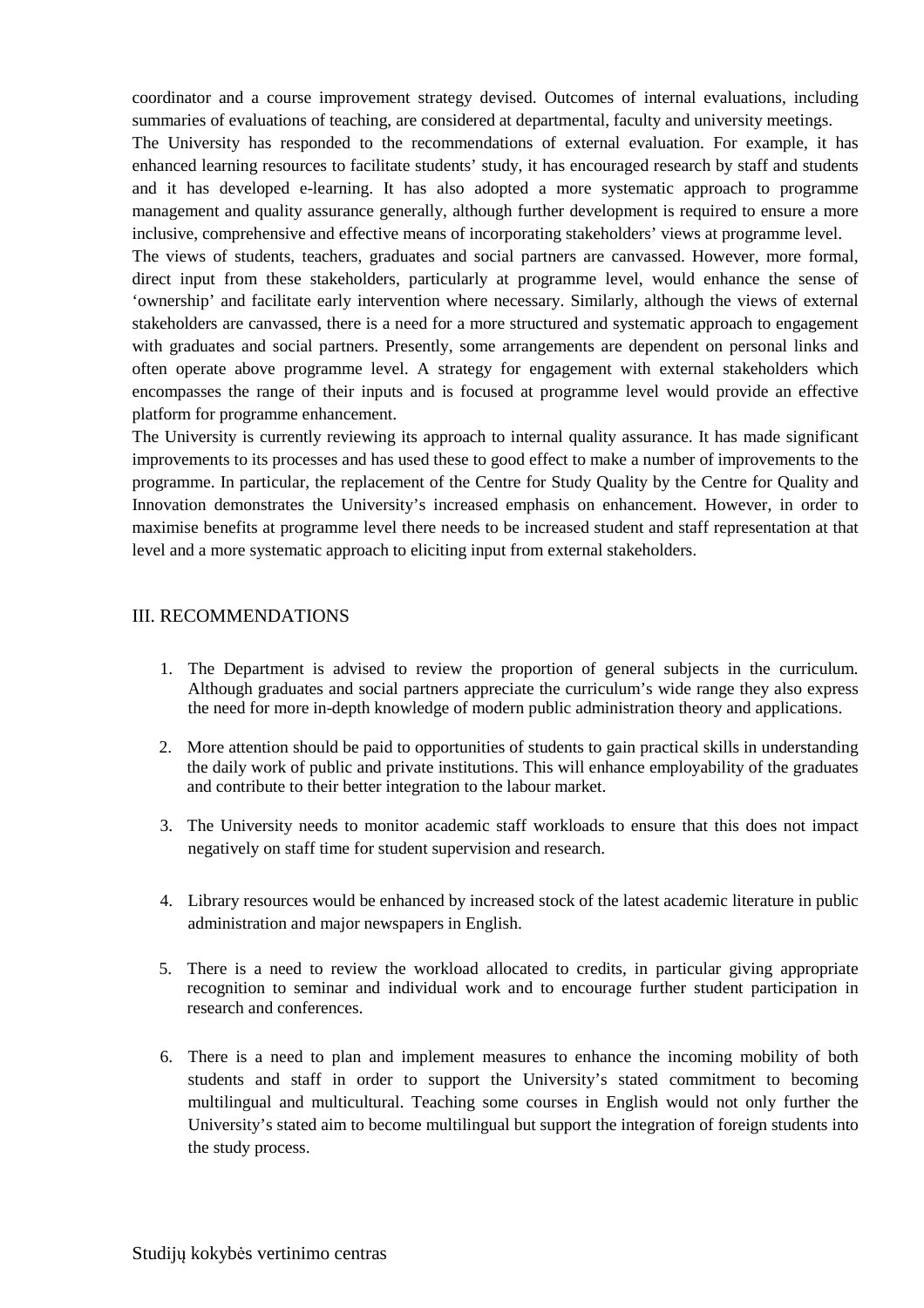- 7. The Department is encouraged to review the methods of assessment employed to ensure that they are appropriate to the level of study
- 8. Involvement of rank-and-file teachers in programme management is limited. The University may wish to ensure wider teacher representation on the Study Programme Committee and other bodies to develop a sense of 'ownership' and provide for more formal, direct student representation at programme level.
- 9. The Department may wish to consider adopting a more formal, structured and systematic approach to obtaining alumni and social partner input to the programme.

### IV. SUMMARY

The programme develops students' knowledge and skills appropriate for employment in both the public and private sectors. This provides graduates with an extensive range of job opportunities. The interdisciplinary perspective and open-mindedness of graduates are highly valued by employers. The programme is delivered by enthusiastic, well-qualified staff with extensive research and teaching experience. Staff professional development is monitored continuously through the detailed and transparent system of staff assessment and results of this assessment are discussed at Faculty Council and inform staff remuneration. The outgoing academic mobility and conference participation of academic staff is high and the quantity of research output impressive. Students and staff enjoy modern classrooms and library facilities which provide opportunities for individual and group work. An on-line intranet tool, First Class, is used widely by staff and students to enhance student performance and communication between teachers and students. The University's commitment to quality enhancement is indicated by the replacement of the Centre for Study Quality by the Centre for Quality and Innovations.

The Department is advised to review the proportion of general subjects in the curriculum in order to equip students with a sound knowledge of contemporary challenges in public administration. Linkage between theoretical knowledge and its practical application in daily work of public and private institutions should be strengthened. The number of high-rank international research papers is limited, which may be partly explained by the heavy teaching load and high student-teacher ratio. Although common rooms are adequate for an efficient study process, there is limited space for students to consult staff in private. The University may wish to ensure that the allocation of credits to courses is aligned with the required student workload. Incoming academic mobility is low: there are no ERASMUS students or visiting professors involved directly in the programme. Having international students in the classroom would provide domestic students with a richer and more interesting, multilingual and multicultural learning experience. This would be facilitated by teaching some courses in English. The students' learning experience would also be enhanced by giving more emphasis to student scientific activities, such as student conferences, and engaging students in teachers' research projects. The management of the programme needs to become more inclusive by having representatives of students, alumni and employers, as well as teachers, more directly involved at programme level This would be facilitated by a more formal, structured and systematic approach to ensuring that stakeholders' views inform programme management and development.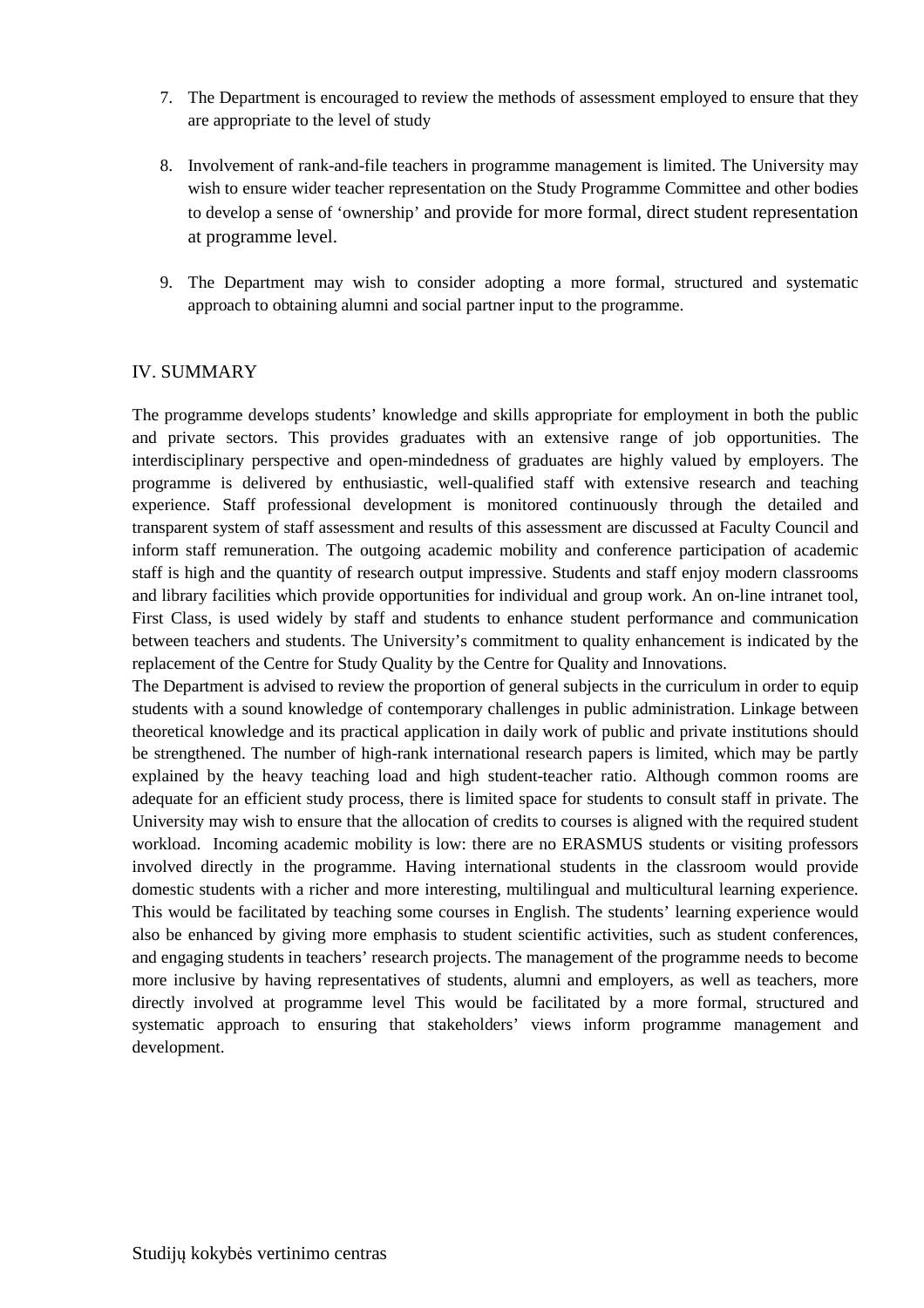# V. GENERAL ASSESSMENT

The study programme *Public Administration* (state code – 612N70005) at Vytautas Magnus University is given **positive** evaluation.

| No. | <b>Evaluation Area</b>                                                                                         | <b>Evaluation Area</b><br>in Points* |
|-----|----------------------------------------------------------------------------------------------------------------|--------------------------------------|
| 1.  | Programme aims and intended learning outcomes                                                                  |                                      |
| 2.  | Curriculum design                                                                                              |                                      |
| 3.  | <b>Staff</b>                                                                                                   |                                      |
| 4.  | Material resources                                                                                             |                                      |
| 5.  | Study process and assessment (student admission, study process,<br>student<br>support, achievement assessment) |                                      |
| 6.  | Programme management (programme administration, internal quality<br>assurance)                                 |                                      |
|     | <b>Total:</b>                                                                                                  |                                      |

*Study programme assessment in points by evaluation areas*.

 $*1$  (unsatisfactory) - there are essential shortcomings that must be eliminated;

2 (satisfactory) - meets the established minimum requirements, needs improvement;

3 (good) - the field develops systematically, has distinctive features;

4 (very good) - the field is exceptionally good.

Grupės vadovas:<br>Team leader:

Jeffery H. Butel

Grupės nariai: Team members: Anu Toots Renate Deininger Inesa Voroncuk Regimantas Čiupaila Augustė Meškytė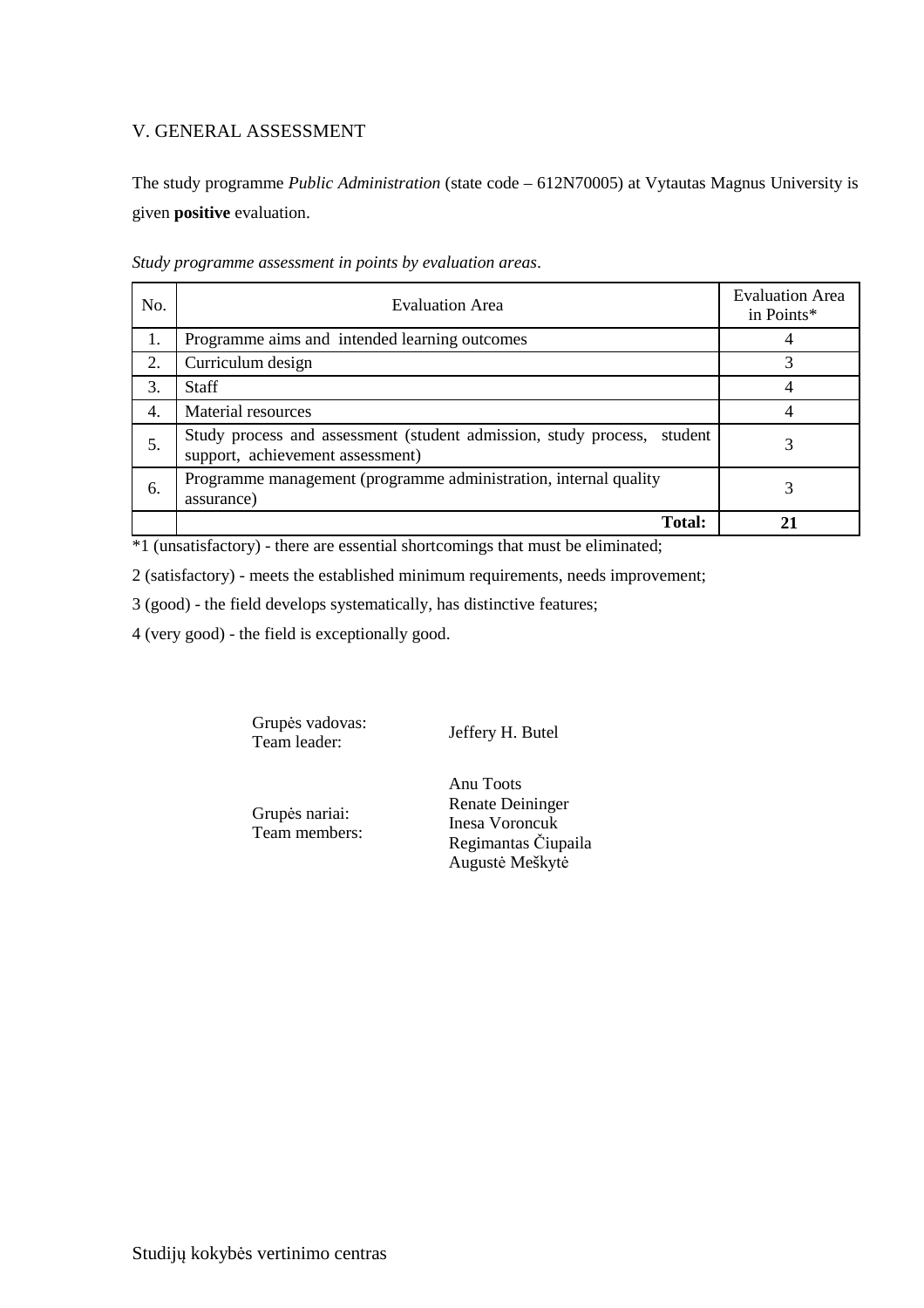# **VYTAUTO DIDŽIOJO UNIVERSITETO PIRMOSIOS PAKOPOS STUDIJŲ PROGRAMOS VIEŠASIS ADMINISTRAVIMAS (VALSTYBINIS KODAS – 612N70005) 2013-09-17 EKSPERTINIO VERTINIMO IŠVADŲ NR. SV4-306 IŠRAŠAS**

<...>

# **V. APIBENDRINAMASIS ĮVERTINIMAS**

Vytauto Didžiojo universiteto studijų programa *Viešasis administravimas* (valstybinis kodas – 612N70005) vertinama **teigiamai**.

| Eil.             | Vertinimo sritis                                 | <b>Srities</b>          |
|------------------|--------------------------------------------------|-------------------------|
| Nr.              |                                                  | jvertinimas,<br>balais* |
| 1.               | Programos tikslai ir numatomi studijų rezultatai | $\overline{4}$          |
| 2.               | Programos sandara                                | 3                       |
| 3.               | Personalas                                       | $\overline{4}$          |
| $\overline{4}$ . | Materialieji ištekliai                           | $\overline{4}$          |
| 5.               | Studijų eiga ir jos vertinimas                   | 3                       |
| 6.               | Programos vadyba                                 | 3                       |
|                  | Iš viso:                                         | 21                      |

\* 1 - Nepatenkinamai (yra esminių trūkumų, kuriuos būtina pašalinti)

2 - Patenkinamai (tenkina minimalius reikalavimus, reikia tobulinti)

3 - Gerai (sistemiškai plėtojama sritis, turi savitų bruožų)

4 - Labai gerai (sritis yra išskirtinė)

<...>

# **IV. SANTRAUKA**

Programoje studentams suteikiamos žinios ir diegiami įgūdžiai, padedantys jiems įsidarbinti ir viešajame, ir privačiame sektoriuje. Tai suteikia absolventams plačias darbo galimybes. Darbdaviai labai vertina tarpdalykinį požiūrį ir plačias absolventų pažiūras. Programą dėsto aktyvūs, aukštos kvalifikacijos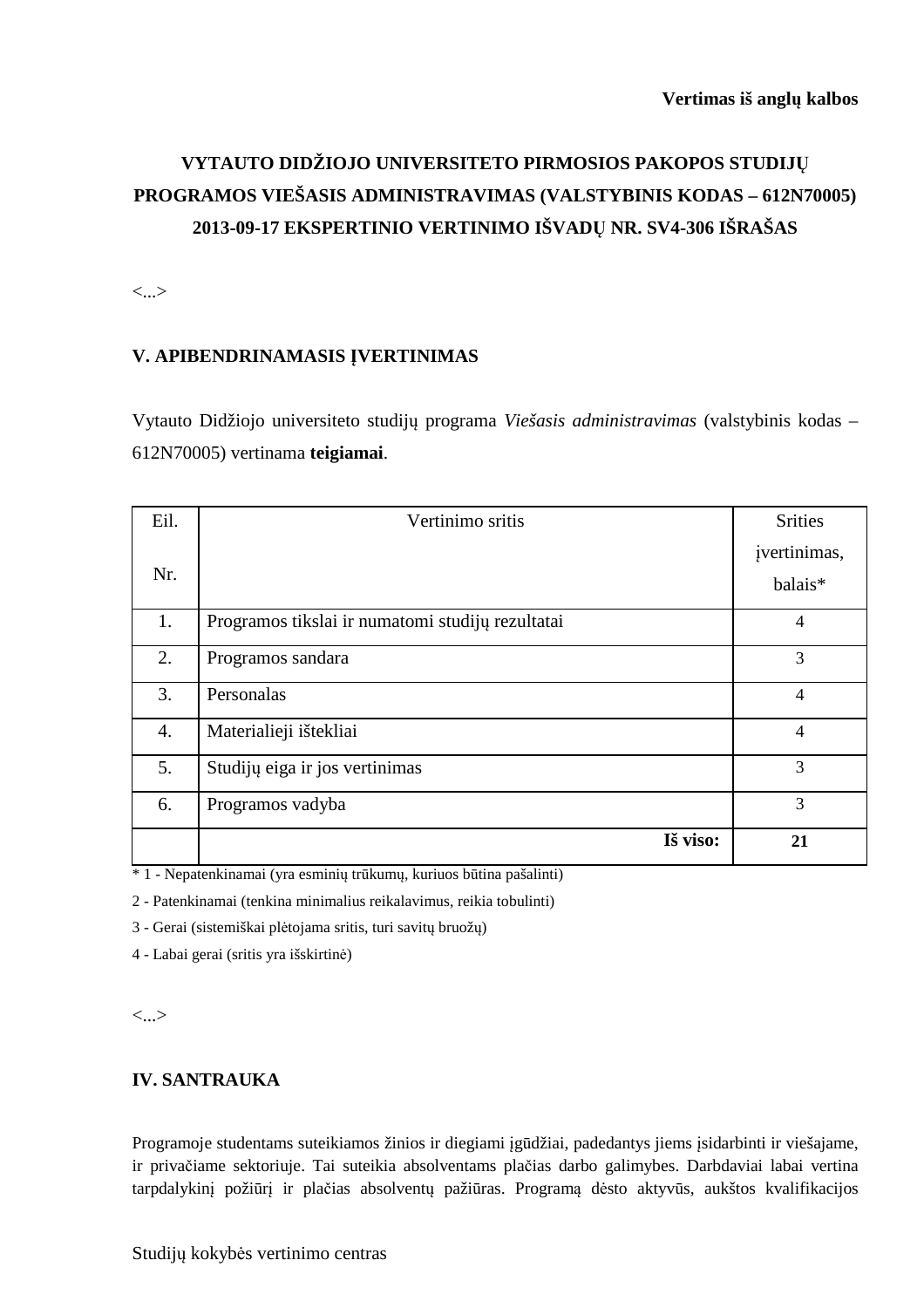dėstytojai, turintys turtingą mokymo ir mokslinių tyrimų atlikimo patirtį. Personalo profesinis tobulinimas nuolat stebimas taikant išsamią ir skaidrią darbuotojų vertinimo sistemą, o šio vertinimo rezultatai aptariami fakulteto taryboje ir į juos atsižvelgiama nustatant atlyginimą. Išvykstamasis akademinis judumas yra didelis, akademinio personalo dalyvavimas konferencijose gausus, mokslinių tyrimų rezultatų kiekis įspūdingas. Studentai ir darbuotojai naudojasi šiuolaikiškai įrengtomis auditorijomis ir bibliotekomis, užtikrinančiomis individualaus ir grupinio darbo galimybes. Studentų mokymosi rezultatams pagerinti ir dėstytojų bei studentų bendravimui sustiprinti darbuotojai ir studentai plačiai naudojasi internetine priemone First Class. Universiteto įsipareigojimą pagerinti kokybę rodo Kokybės centro pakeitimas Kokybės ir inovacijų centru.

Katedrai patariama peržiūrėti bendrųjų dalykų proporciją programoje, siekiant suteikti studentams gilių žinių apie dabartinius viešojo administravimo uždavinius. Reikėtų susieti teorines žinias ir praktinį jų panaudojimą kasdieniniame viešųjų ir privačių institucijų darbe. Tarptautinių aukšto lygio mokslinių tyrimų darbų nedaug; iš dalies tai galima pateisinti sunkiu darbo krūviu ir studentų bei dėstytojų santykiu. Nors bendrųjų patalpų yra pakankamai veiksmingam studijų procesui užtikrinti, trūksta vietos privačiam studentų konsultavimuisi su darbuotojais. Universitetui rekomenduotina užtikrinti, kad kreditai už dalykus būtų suderinti su reikalaujamu studentų krūviu. Atvykstamojo studentų judumo lygis yra žemas – nei ERASMUS studentai, ne atvykstantys profesoriai tiesiogiai nedalyvauja šioje programoje. Studijuodami kartu su užsienio studentais vietos studentai įgytų turtingesnės ir įdomesnės daugiakalbio ir daugiakultūrinio mokymosi patirties. Prie to dar prisidėtų kai kurių dalykų dėstymas anglų kalba. Studijų patirtį sustiprintų didesnis dėmesys studentų mokslinei veiklai, pavyzdžiui, studentų konferencijoms, studentų įtraukimui į dėstytojų vykdomus mokslinių tyrimų projektus. Programos vadyboje turėtų dalyvauti ir studentai, ir absolventai, ir darbdaviai, ir dėstytojai, tiesiogiai susiję su šia programa. Tai padaryti būtų lengviau taikant oficialesnį, struktūriškesnį ir sistemingesnį metodą, užtikrinantį, kad į socialinių dalininkų nuomonę būtų atsižvelgiama vadovaujant šiai programai ir ją tobulinant.

### **III. REKOMENDACIJOS**

- 1. Rekomenduojama, kad (viešojo administravimo) Katedra patikslintų programos bendrųjų dalykų proporciją. Nors absolventai ir socialiniai partneriai gerai vertina platų programos studijų turinio apimtį, jie vis dėlto nurodo gilesnių šiuolaikinio viešojo administravimo teorinių žinių ir jų praktinio panaudojimo būtinybę.
- 2. Daugiau dėmesio reikėtų skirti studentų galimybėms įgyti praktinių įgūdžių, susijusių su kasdienio viešųjų ir privačių institucijų darbo pažinimu. Tai padidins absolventų įsidarbinimo galimybes ir palengvins jų integraciją į darbo rinką.
- 3. Universitetui būtina stebėti akademinio personalo darbo krūvius, užtikrinant, kad dėstytojams nepritrūktų laiko studentų vadovavimui ir moksliniams tyrimams atlikti.
- 4. Bibliotekos ištekliai galėtų būti gausiau papildomi naujausia akademine literatūra iš viešojo administravimo srities ir pagrindiniais laikraščiais anglų kalba.
- 5. Būtina peržiūrėti darbo krūvį pagal kreditus, ypač tinkamai atsižvelgiant į seminarus ir savarankišką darbą, ir toliau skatinti studentus dalyvauti moksliniuose tyrimuose ir konferencijose.
- 6. Būtina numatyti ir įgyvendinti studentų ir darbuotojų išvykstamojo judumo skatinimo priemones, kad universiteto deklaruojamas įsipareigojimas tapti dvikalbiu arba daugiakalbiu būtų tvirtesnis. Kai kuriuos dalykus dėstant anglų kalba būtų ne tik prisidėta prie Universiteto suformuluoto